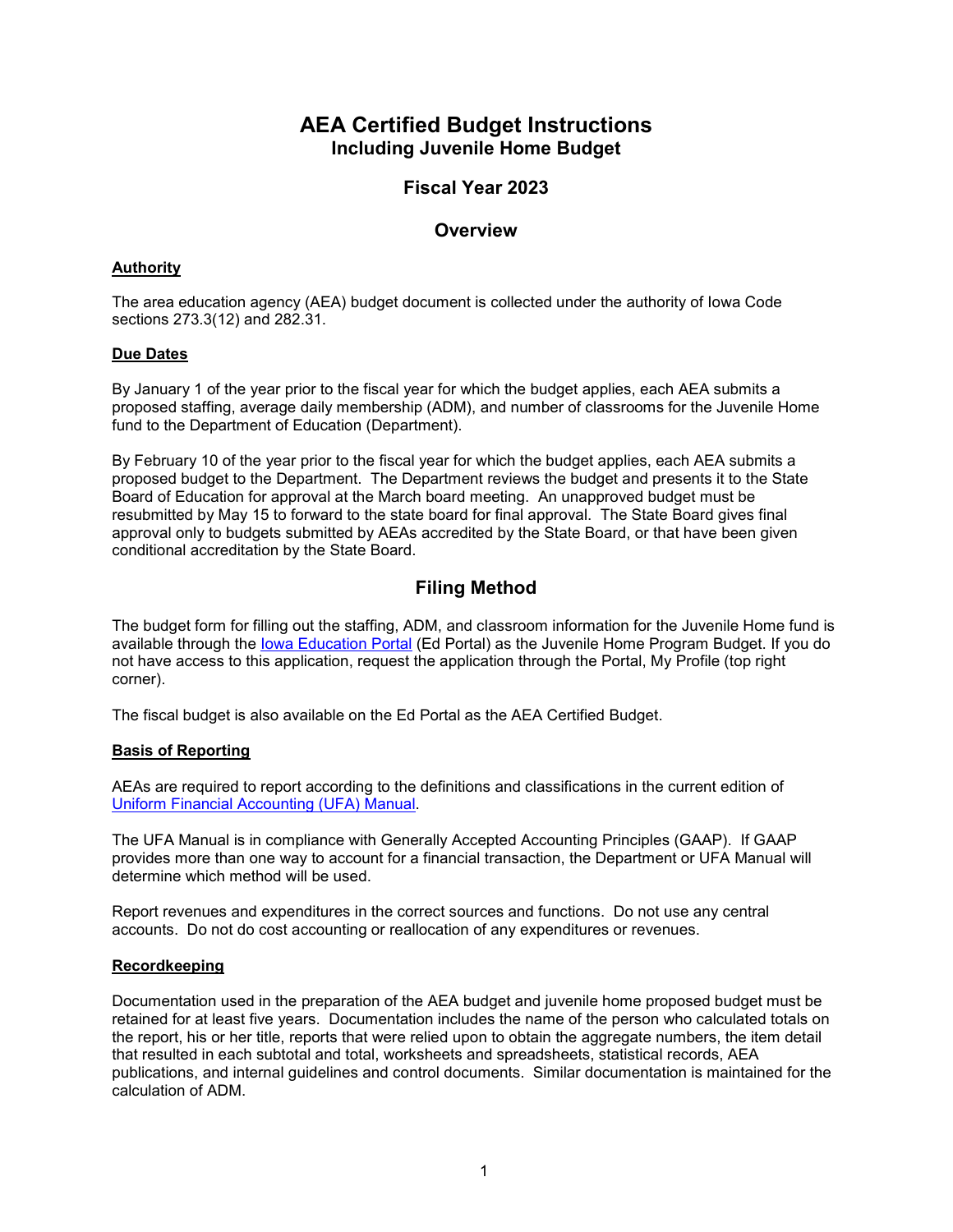Each teacher in the Juvenile Home educational program must keep a daily register which correctly exhibits the name of the home, the location of the school, the day of the week, month, year, and the name, age, and attendance of each student. If the student is being provided special education services pursuant to an individualized education program (IEP), the resident district of the parent or guardian of the student is noted. IC 256B.2(4)

### **Amendments**

If there are differences between the current year budget submitted to, and approved by, the State Board and the amounts reported in the re-estimated column on the Notice of Public hearing form, this will be considered an amendment to the budget and no separate filing needs to be sent to the Department.

If an AEA amends the Juvenile Home Fund, complete the Juvenile Home amendment spreadsheet (available from the Department contact). The spreadsheet has a place to enter the original budget amounts (or the most recently amended amounts) and to enter the new amendment amounts. The spreadsheet will automatically calculate the differences between the original budget and amendment.

#### **Certifications and Signatures**

All portions of the report must be completed before the certification button will become available. More information is provided below under AEA Budget Status.

#### **Questions**

Contact [Denise Ragias,](mailto:denise.ragias@iowa.gov) 515-281-4741, for questions related to the budget forms. Contact the Division of Learning and Results for questions regarding the instructional programs.

#### **General Information**

- Base budgets on actual planned programs and expenditures; do not estimate budgets higher than actually anticipated.
- No entries may be negative other than ending balances or intrafund transactions (Objects 900-999).
- Categorical funding provided by the state to school districts or AEAs is not eligible for indirect cost recovery unless the Iowa Code section authorizing the funding or allocation expressly states that indirect cost recovery is permitted from that source. Therefore, administrative costs must be direct costs. 281 IAC 98.2(1)
- All funds are included except for Permanent Funds; Internal Services Funds, and Private Purpose, Pension, and Investment Trust Funds. However, interest earned on Permanent Funds must be transferred to an appropriate fund to be budgeted and expended.
- Complete the forms in the order presented, always clicking on the "UPDATE" button to save information. If a change is needed to a form previously completed, the process begins again (i.e., each form will need to be updated again).
- All cells must have a number, even if zero, to successfully complete a form.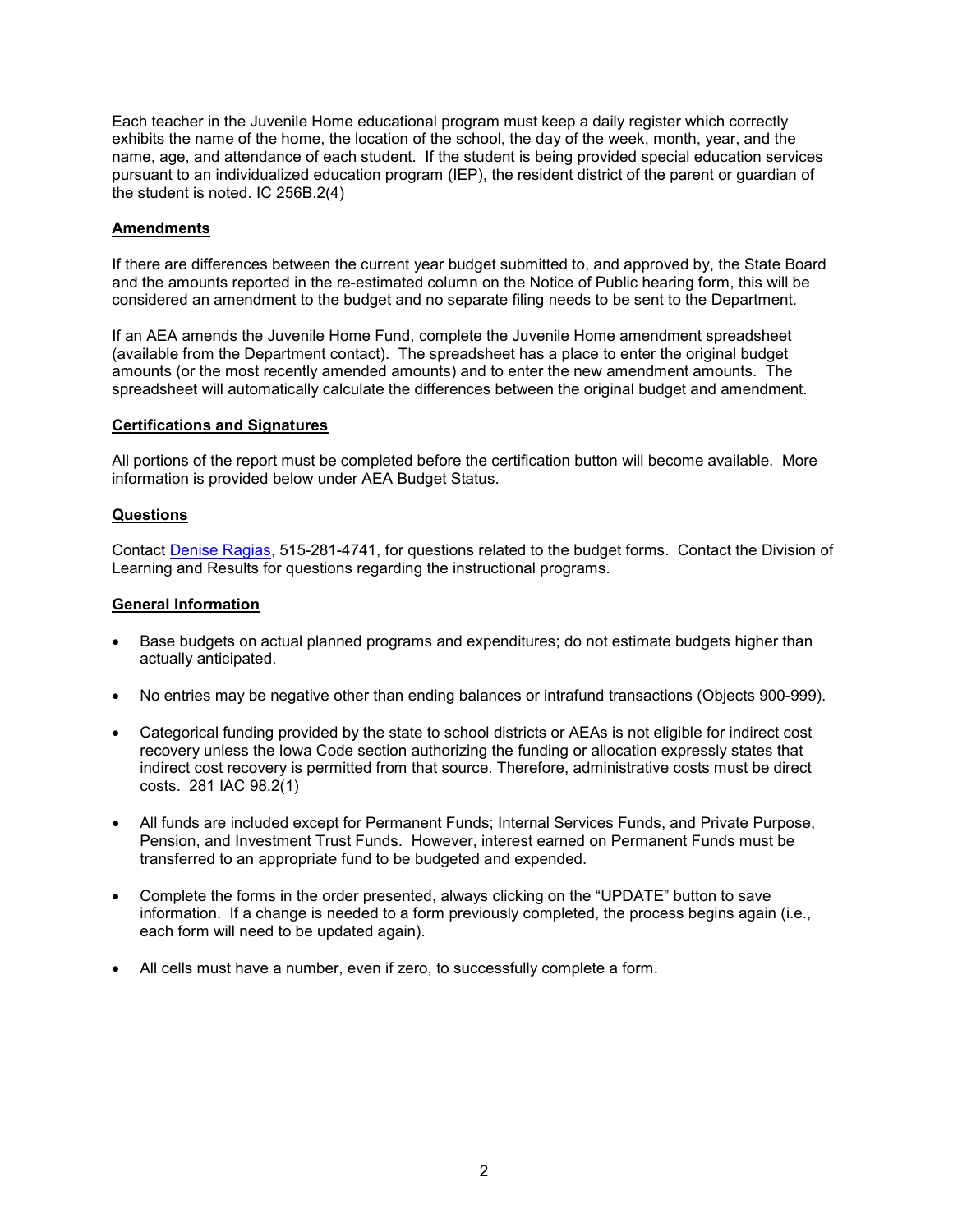# **AEA Budget Status Screen**

The AEA Budget Status screen displays the status of the various screens that must be completed. Once each of the four different screens displays "Complete", a "Certify" button will become available.

## **Screen 1: Juvenile Home Instructional Program Requirements (Expenditures & Other Financing Uses), by Function/Object**

### **Selection of a Continuing Budget**

The AEA may use the expenditures from the 2020-2021 Juvenile Home Claim or the expenditures from the 2021-2022 budget as its Continuing Budget for 2022-2023. Waivers approved for the 2021-2022 budget would also be continued. This option is available for any AEA in which the number of classrooms has not decreased and the student ADM is anticipated to be substantially the same. To make this selection, submit a statement to that effect by email to the Department's contact.

Expenditures of the agency, such as insuring agency property, should be accounted for in the General Fund and should not be allocated to the Juvenile Home Fund.

As required by Administrative Rules and Iowa Code, juvenile home students shall have available to them special education support services, educational services, and media services comparable to those services made available to other students in the AEA or to school districts and nonpublic schools in the AEA. However, these costs are inherent costs to the respective AEA programs and are not to be assessed to the Juvenile Home educational program. These expenditures should be accounted for in the General Fund and should not be allocated to the Juvenile Home Fund.

Expenditures from categorical funding may be accounted for in the Juvenile Home Fund to the extent that categorical funding revenues have been accounted for in the same fund. Unexpended or encumbered categorical funding should be accounted for in the General Fund rather than the Juvenile Home Fund.

**Columns are object codes.** Refer to the UFA Manual for definitions.

• **Column 8,** is the total of columns 1 through 7.

**Rows are groups of function code categories.** Refer to the UFA Manual for definitions.

• **Row 11: Total Expenditures and Other Financing Uses** is the total of rows 1 through 10.

## **Screen 2: AEA Budget Worksheet by Fund Resources (Sources) and Requirements (Functions) by Fund**

#### **The fund, source, function and object code definitions can be found in the UFA [Manual.](https://www.educateiowa.gov/pk-12/school-business-finance/accounting-reporting/uniform-financial-accounting)**

The **General Fund** is used to account for all transactions, except those that are required by law to be accounted for in another fund.

The **Special Education Instruction Fund** is used to account for the revenues and expenditures of the special education instructional program of the AEA as provided by Iowa Code subsection 273.9(2). Special education support services as provided by Iowa Code subsection 273.9(3) are accounted for in the General Fund.

The **Juvenile Home Fund** is used to account for the revenues and expenditures for the educational program for Juvenile Homes as provided by Iowa Code section 282.30. Revenues and expenditures related to federal or state grants serving students in the Juvenile Home that supplement, rather than supplant the Juvenile Home program are included in the General Fund, rather than the Juvenile Home Fund.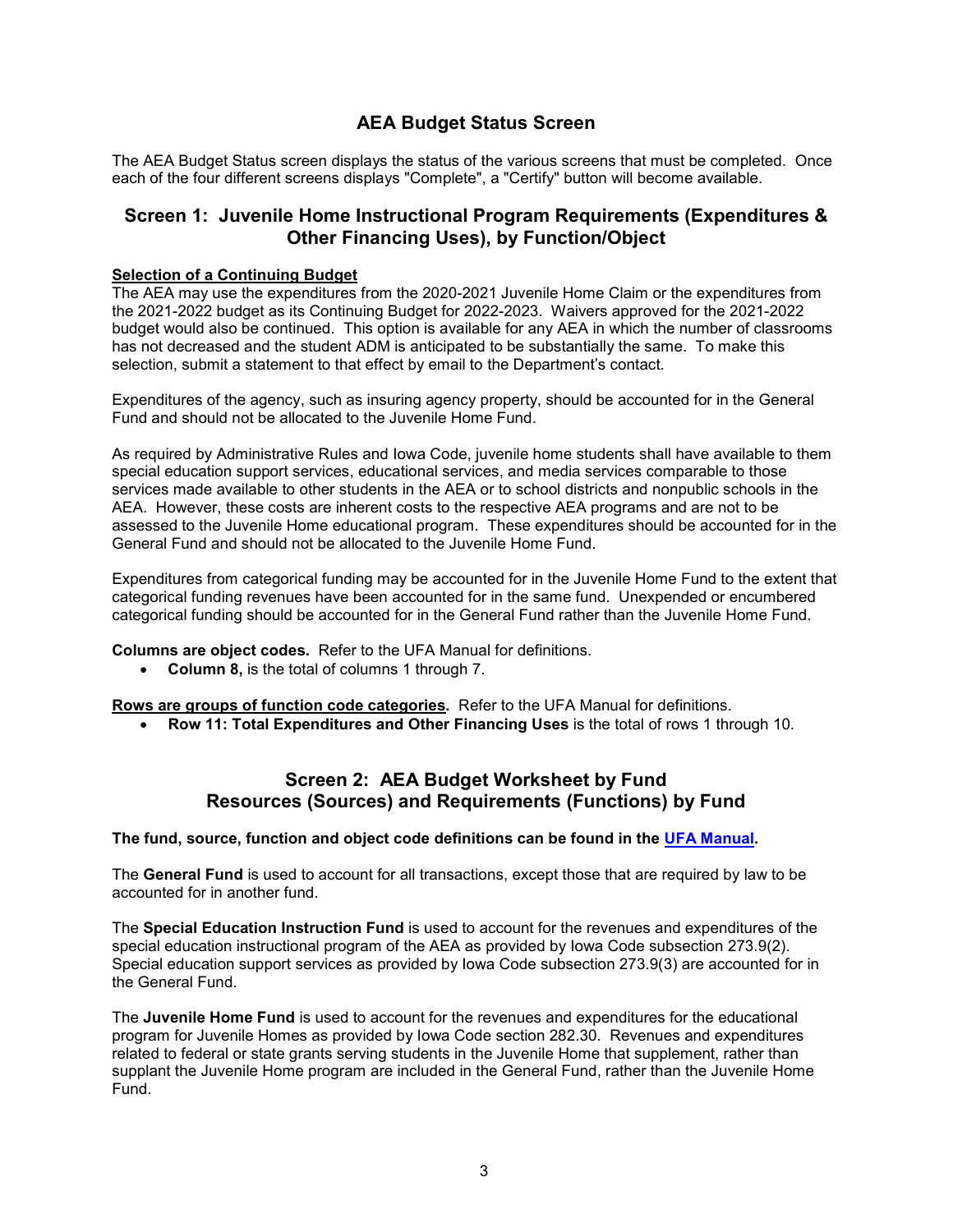**Special Revenue Trust Funds** are used for a trust received where the principal and interest from the trust can be used for purposes that support the AEA's programs.

**Other Special Revenue Funds**, if applicable, are shown in column 5. Establishment of Other AEA Special Revenue Funds must be approved by the Department.

**Capital Projects Funds** are established when an AEA incurs authorized indebtedness for, initiates, or receives grants or other funds for capital projects. These capital projects are those related to the acquisition or construction of major capital facilities other than those financed by proprietary funds or trust funds. When a capital project for facilities is lawfully initiated in any existing fund, the moneys for that project are transferred to a Capital Projects Fund by an operating transfer and the payment of the project's expenditures are made from this fund. For purposes of the budget, all Capital Projects Funds are aggregated into one column.

**Debt Service Funds** are established when an AEA incurs authorized general long-term indebtedness, except those financed by proprietary or trust funds. The purpose of the fund is to pay interest as it becomes due and the amount necessary to pay the principal when due on authorized indebtedness issued by the AEA, and to make payments required under a loan, lease-purchase agreement, or other evidence of indebtedness authorized by Iowa Code. Moneys available to service this debt are transferred to the Debt Service Fund through an operating transfer, and the payment of the debt is made from this fund.

**Proprietary Funds (Enterprise)** are used to deposit and expend money related to operations that are financed and operated in a manner similar to private business, where the stated intent is that the cost of providing goods or services to students or to the general public on a continuing basis are financed or recovered primarily through user charges. Enterprise funds, rather than internal services funds, are used when the users of the proprietary activity are primarily entities other than the AEA.

COOP Purchasing is a common Enterprise Fund in an AEA. If the AEA subsidizes the purchases, report the subsidized portion as an expenditure in the General Fund.

Internal service funds are also proprietary funds; however, they are not budgeted. Instead, transfers to an internal service fund are reported as expenditures in the fund purchasing the services. All funds flowing into the internal service funds originate in another AEA fund.

**Total, Column 9.** This is the sum of columns 1 through 8.

**Entries on rows 21 to 37, column 3, Juvenile Home Fund** will be pre-populated from column 8 of the Juvenile Home Instructional Program Requirements worksheet.

**Row 1, Taxes, Source Codes 1100 – 1299.** Report the property tax portion of the controlled funding on this row. It is calculated as follows: Total payment to the AEA - State Foundation Aid. Total payment to the AEA is also called the AEA flow through.

**Row 8, State Foundation Aid, Source Code 3111.** Report the state aid portion of the controlled funding on this row. It is calculated as follows: (((special education weighting + basic enrollment) x AEA foundation amount) + sharing operations - state aid reduction). See the controlled funding worksheet.

- For Fiscal Year 2023, the AEA foundation amount is \$250 (Note: this may change once legislature meets since it was undecided in the last legislative session.)
- For Fiscal Year 2022, the AEA foundation amount is \$250.
- For Fiscal Year 2021, the AEA foundation amount is \$244.

The Department of Management (DOM) has helpful documents on its [School District Information](http://www.dom.state.ia.us/local/schools/index.html) webpage. There are documents for AEA Enrollments and Costs (both detailed and summary) for Fiscal Year 2023 and a link to archived information for previous years.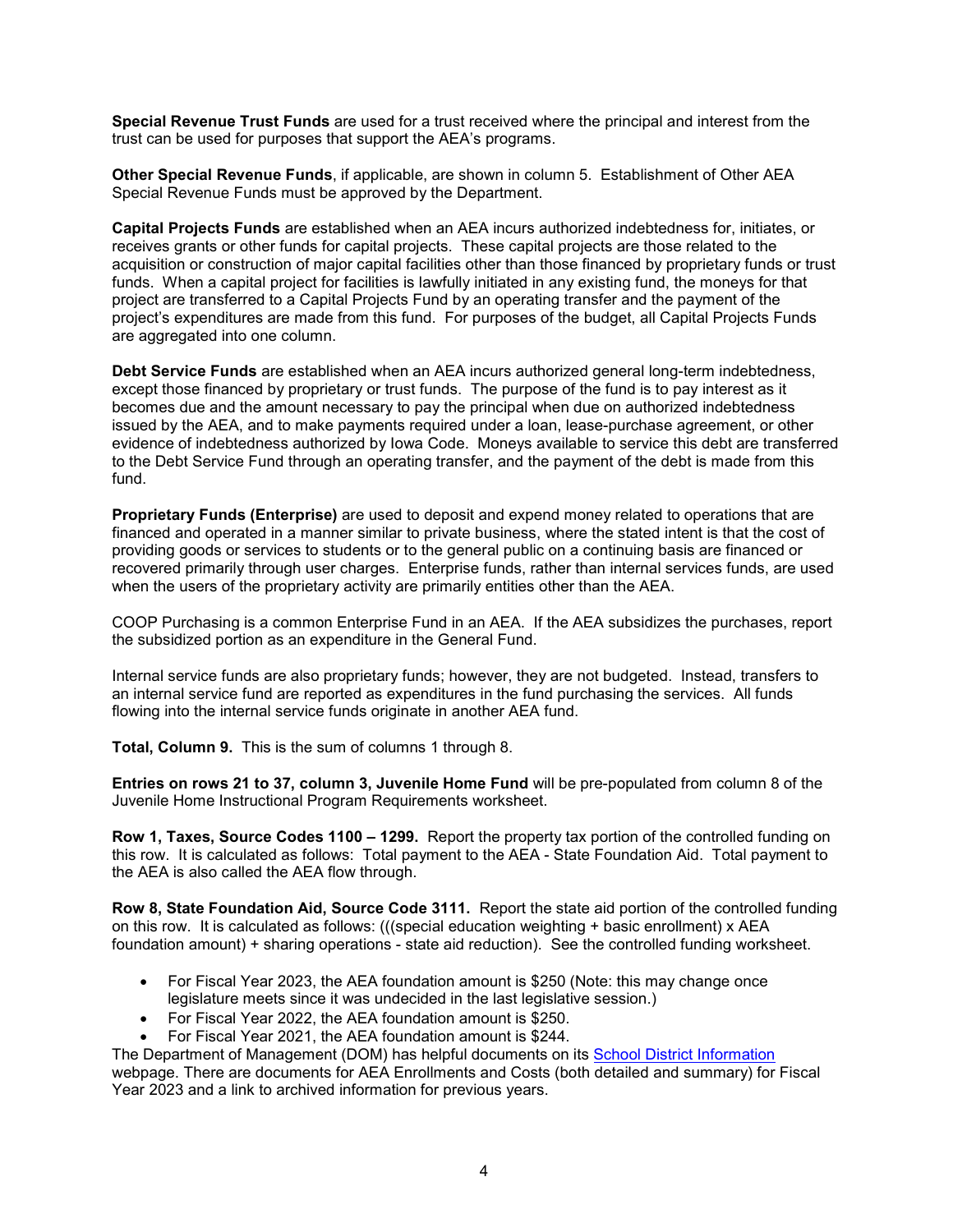**Row 9, Juvenile Home Tuition Aid Advance, Source Code 3121.** Include the amount of advance being requested for the Juvenile Home program. This amount should be equal to the total juvenile home program expenditures minus any revenues, other than the advance, to the Juvenile Home program.

**Row 13, Total Revenues.** This is the sum of rows 1 through 12.

**Row 14, General Long-Term Debt Proceeds, Source Codes 5000 – 5199, 5400 – 5699.** Report the anticipated proceeds from the issuance of participation notes, include the gross proceeds from sales of original and refunding notes. Report issuance costs under the appropriate expenditure object and function. Report discounts on original notes, if known at budget time, in the originating fund as Other Financing Uses on row 36. Report discounts on refunding notes in the Debt Service Fund as Other Financing Uses on row 36. Report proceeds of loans and leases greater than 12 months on row 14 in the originating fund. Do not include proceeds from anticipatory warrants, Iowa School Cash Anticipation Program (ISCAP), or interfund loans; these are only reported on the balance sheet.

**Row 15, Interfund Transfers In, Source Codes 5200 – 5299.** Used to classify operating transfers from other funds of the district. Operating transfers are transactions which withdraw money from one fund and place it in another without recourse. Interfund loans are not recorded here, but are handled through the balance sheets in the funds affected. In Iowa, interfund transfers require Code authorization or SBRC approval.

**Row 16, Proceeds of Fixed Asset Dispositions, Source Codes 5300 – 5399.** Report the proceeds from the sale of real property and proceeds from the sale of equipment and materials in the General Fund. Also report any compensation for loss of fixed assets.

**Row 17, Upward Adjustments & Other Financing Sources, Source Codes 5000-5099, 5700-6999**. Include any upward adjustments to beginning fund balance, other income items and any extraordinary items.

**Row 18, Total Revenues & Other Financing Sources.** This is the sum of rows 13 through 17.

**Row 19, Beginning Fund Balance.** This is the beginning fund balance for each of the applicable funds at the beginning of the fiscal year. In total, this will be the same as the re-estimated ending fund balance in 2022.

**Row 20, Total Resources.** This is the sum of Total Revenues & Other Financing Sources, row 18, and Beginning Fund Balance, row 19.

**Rows 23 and 23, Student and Instructional Staff Support Services** in Columns 2 and 3 will have limited use because the AEA is required to provide special education support services, media services support, and educational services support as part of its basic mission. Accordingly, most student support services will be accounted for in the General Fund.

**Row 33, Debt Service, Function Codes 5000 – 5999.** This is for servicing the debt of the AEA, including payments of both principal and interest. Normally, only long-term debt service (obligations exceeding one year) is recorded here. Interest on current loans (repayable within one year of receiving the obligation) is charged to function 2513 on row 26. The receipt and payment of principal on current loans are handled as adjustments to the balance sheet.

**Row 34, Total Expenditures.** This is the sum of rows 21 through 33.

**Row 35, Interfund Transfers Out. Function Codes 6200 – 6299.** This is for transactions that withdraw money from one fund and place it in another without recourse

**Row 36, Downward Adjustments and Other Financing Uses.** Include any downward adjustments to beginning fund balance. Discounts on original notes will be included on row 36 in the fund of origination.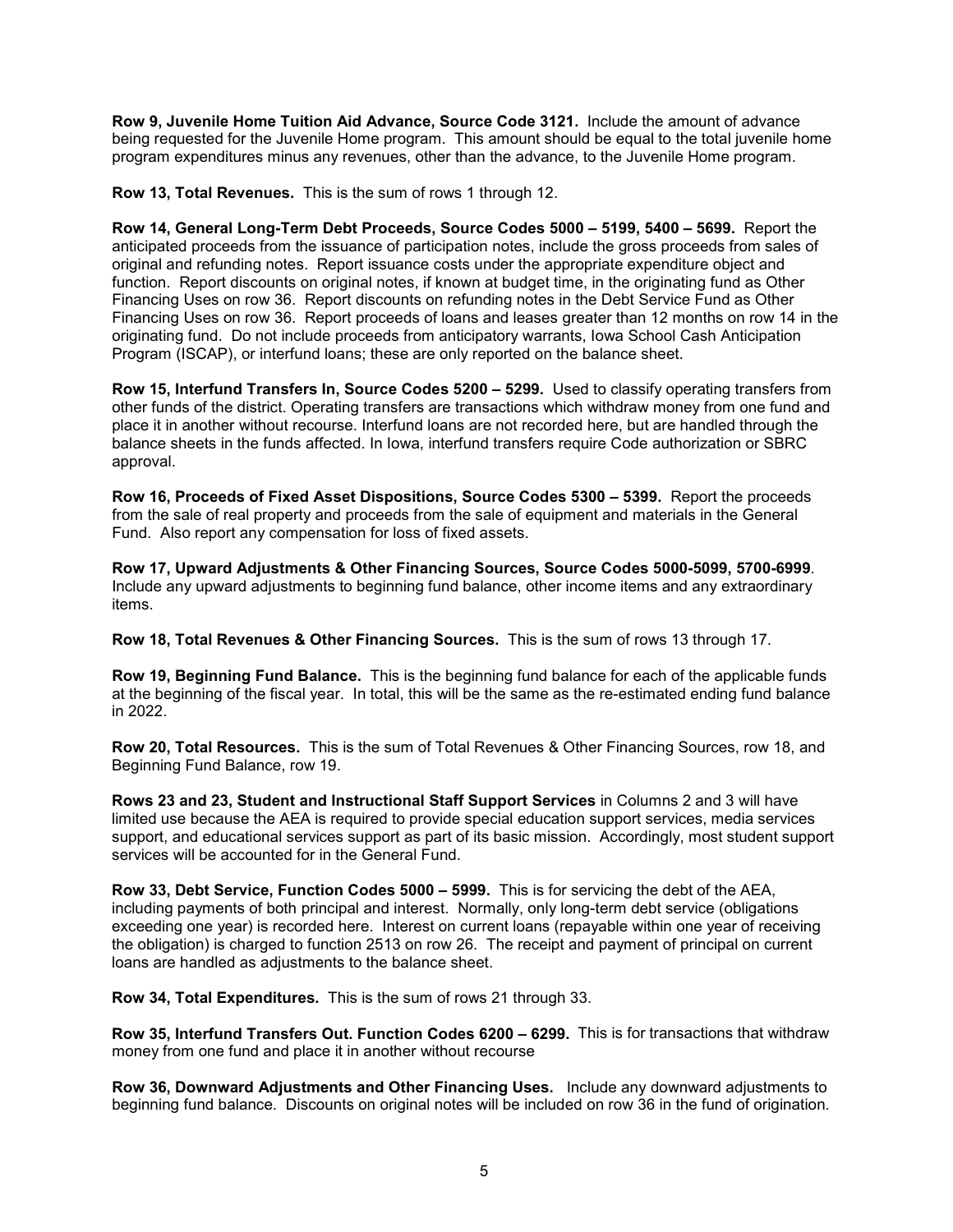Discounts on refunding and payments to escrow agents will be included on row 36 in column 7. Allocate revenues to the appropriate funds when received rather than accepted in one fund and later transferred to another.

The total of all entries in row 15 will generally equal the total of all entries in row 35. Occasionally a transfer of interest from a non-budgeted fund to a budgeted fund, discounts on loans and refunding loans issued, or payments to an escrow agent will cause the total of row 15 not to equal the total of row 35. Moneys flowing to an internal service fund would have been expenditures in the correct function rather than operating transfers out, and money returning from an internal services fund would have been a refund of a prior year's expenditure rather than operating transfers in. Custodial funds are not used to account for AEA-owned assets, so no transfers in or out from other funds would occur.

**Row 37, Total Expenditures & Other Financing Uses.** This is the sum of rows 34 through 36.

**Row 38, Ending Fund Balance.** This is calculated as follows: ((Beginning Fund Balance, row 19 + Total Revenues & Other Financing Sources, row 18) - Total Expenditures & Other Financing Uses, row 37). Normally, the ending fund balance in the Juvenile Home Fund will be zero. Any assets remaining in the Juvenile Home Fund would have an equal amount of liabilities (payables).

**Row 39, Total Requirements.** This is the sum of Total Expenditures and Other Financing Uses, row 37, and Ending Fund Balance, row 38. Row 39 will equal row 20 for every column.

# **Screen 3: Selected Detail of General Fund Three-Year Comparison**

### **General Fund Balances**

Provide detail of the General Fund nonspendable, restricted, committed, assigned and unassigned fund balances, segregating the portion for the special education operating unit.

**Column 1** will be the amount budgeted for 2023. Row 11 must equal the Budget Worksheet by Fund, row 38, column 1.

**Column 2** will be the re-estimated amount budgeted for 2022.

**Column 3** will be the actual amount from the 2021 CAR-COA. Use the numbers from the online reports created from the upload for this column, reporting them in the classifications. Row 11 must equal the AEA Crosswalk Report from the CAR, row 38, column 1.

Unexpended funds on hand from federal grants-in-aid would be reported in the liability account for deferred revenue and would not be included in any fund balances.

**Row 11** is the total of rows 1 through 10.

#### **General Fund Expenditures and Other Financing Uses**

Provide detail of the General Fund expenditures and other financing uses, segregating the portion for special education expenditures.

**Column 1** will be the amount budgeted for 2023. Row 14 must equal the Budget Worksheets, row 37, column 1.

**Column 2** will be the re-estimated amount budgeted for 2022.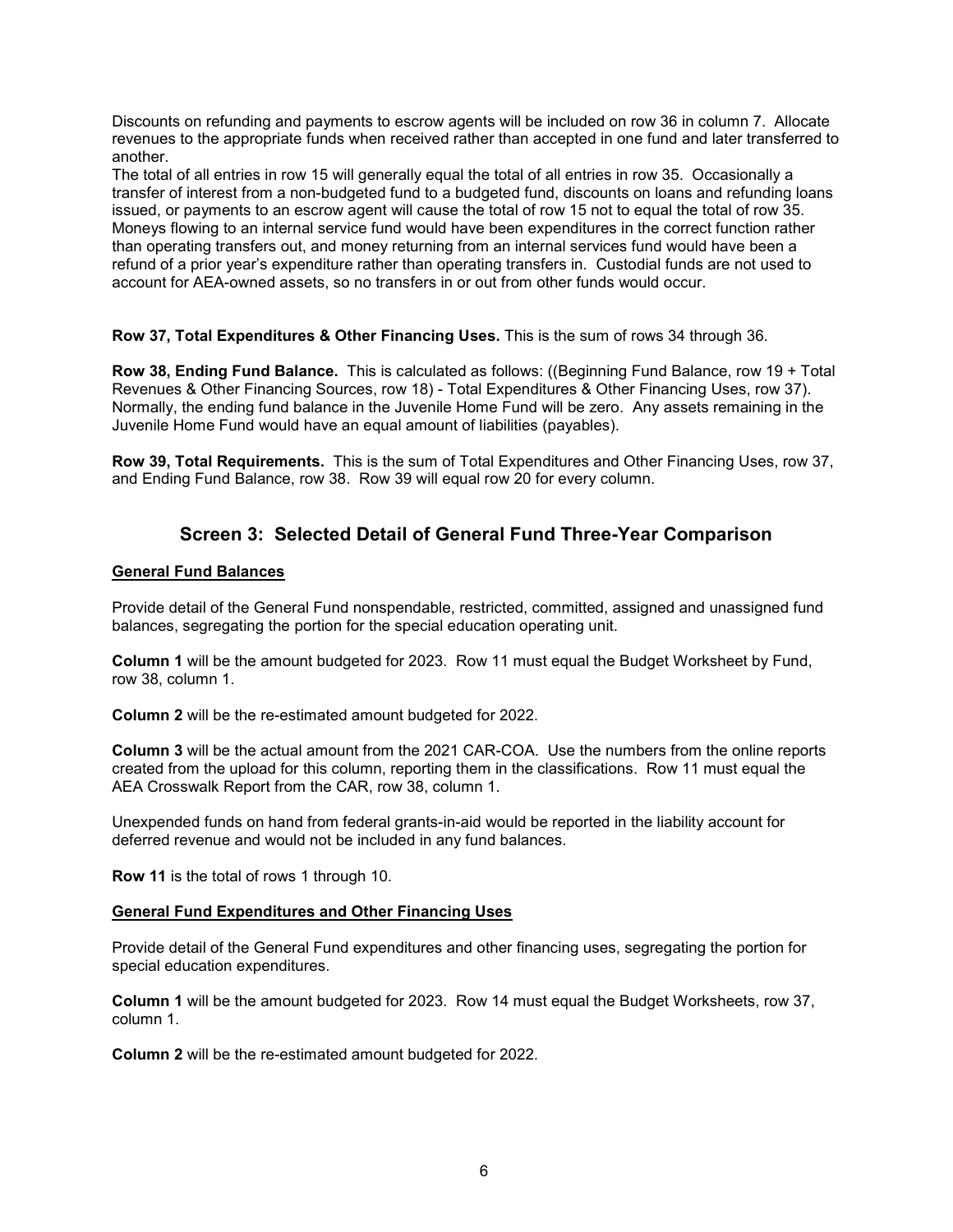**Column 3** will be the actual amount from the 2021 CAR-COA. Use the numbers from the online reports created from the upload for this column. Row 14 must equal the AEA Crosswalk Report from the CAR, row 37, column 1.

**Row 14** is the total of rows 12 and 13.

# **Screen 4, AEA Three-Year Comparison (Published Budget) Form Resources (Sources) and Requirements (Functions)**

**Column 1, Budget 2023.** Entries on rows 1-36 of the 3-year comparison form will be pre-populated from column 9 of the budget worksheets.

**Column 2, Re-estimated 2022.** The due date for the budget for fiscal year 2023 is February 10, 2022. Because this date is in the middle of fiscal year 2022, the amounts in this column are re-estimated resources and requirements for fiscal year 2022. This column also constitutes your amended budget for the current fiscal year. If numbers change significantly, include an explanation for the changes.

**Column 3, Actual 2021.** Amounts in this column will equal the actual resources and requirements for fiscal year 2021 reported on the CAR. Amounts in this column will be pre-populated from the AEA Crosswalk Report in the 2021 CAR-COA.

**Rows 1 through 37.** See detail on Budget Worksheets and the [UFA Manual](https://www.educateiowa.gov/pk-12/school-business-finance/accounting-reporting/uniform-financial-accounting) for explanation.

The beginning fund balance for column 2, row 19, should equal the ending fund balance from column 3, row 38.

The beginning fund balance for column 1, row 19, should equal the ending fund balance from column 2, row 38.

Iowa Code section 273.3(12) requires that the AEA prepare an annual budget estimating income and expenditures for programs and services. The board must give notice of a public hearing on the proposed budget by publication in an official county newspaper in each county in the territory of the AEA in which the principal place of business of a school district that is a part of the AEA is located. The notice specifies the date, which must be no later than March 1 of each year, the time, and the location of the hearing. A form has been included for this purpose. The budget may be filed with the Department prior to the public hearing.

## **Additional Manual Edit Checks for Screen 1. Juvenile Home Instructional Program Requirements**

## **Worksheet 1, Maximum Allowable Classroom Costs**

**Maximum classroom costs** are limited to the number of continuing classrooms and new classrooms times the applicable cost factor for each. The total of expenditures in columns 3 through 6, on row 1 must not exceed the maximum classroom costs.

The Department annually determines the maximum authorized amount an AEA may expend on Juvenile Home educational program instruction objects other than salary and benefits. Those objects include purchased services, supplies, equipment, and "misc. objects". The maximum authorized amount is established at ten percent of the state average actually expended on instruction salaries and employee benefits in the year prior to the base year. Expenditures used for this calculation are after corrections and adjustments made by the Department. The dollar amount calculated pursuant to the above procedure is on a classroom basis. A new classroom is allowed during the first fiscal year of operation to expend up to twice the maximum authorized amount for a continuing classroom.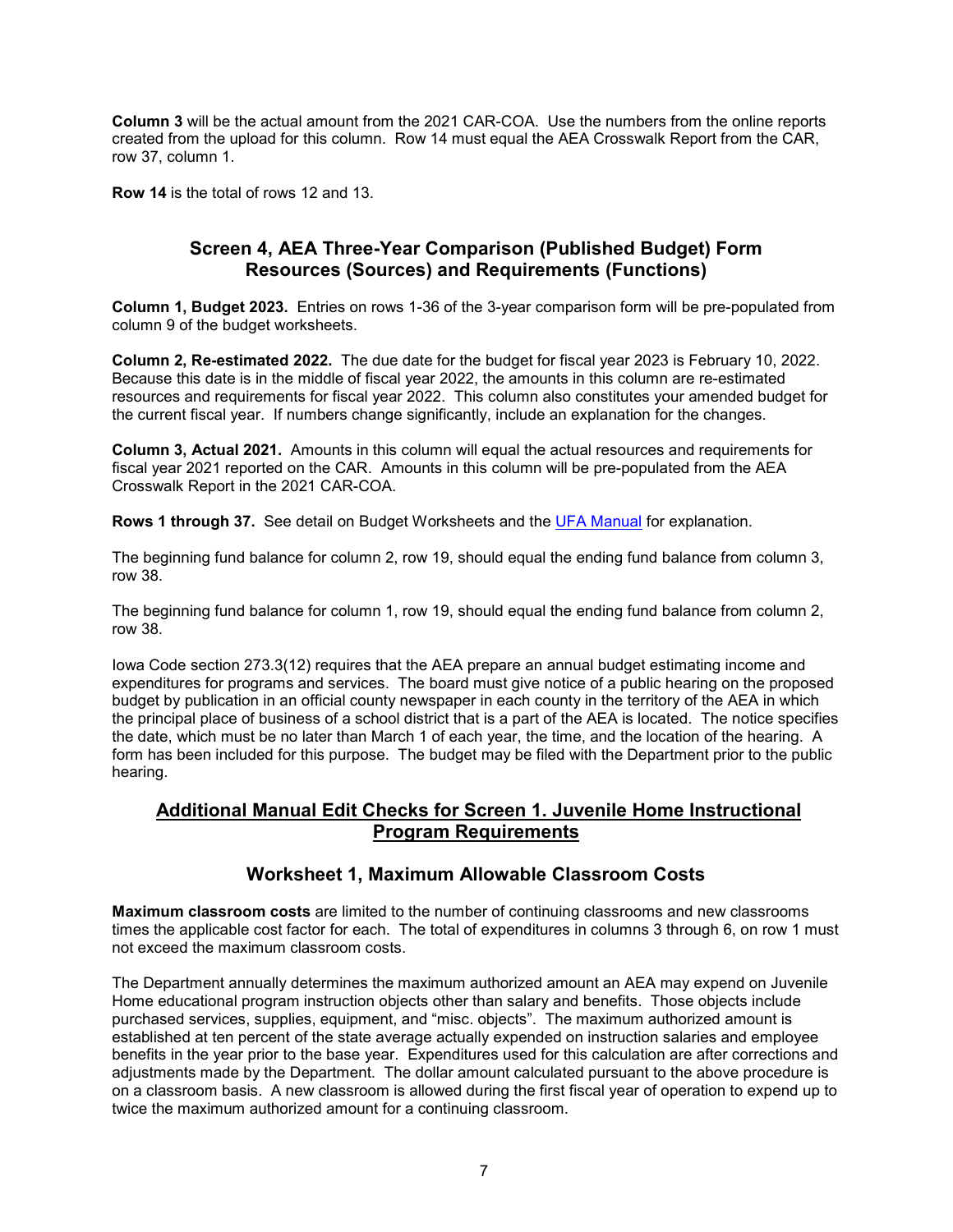**Worksheet 1** is provided for your use in completing the preliminary maximum classroom costs allowed.

| <b>CLASSROOM COSTS</b>                   | <b>NUMBER</b> | COST          | <b>MAXIMUM</b> |
|------------------------------------------|---------------|---------------|----------------|
|                                          |               | <b>FACTOR</b> |                |
| 1. Continuing                            |               | \$13,248      |                |
| 2. New                                   |               | \$26,496      |                |
| 3. Total Maximum Costs                   |               |               |                |
| 4. Total expenditures, columns 3-6, row  |               |               |                |
| 1 of Screen 1.                           |               |               |                |
| 5. Total expenditures in row 4 funded by |               |               |                |
| categorical sources                      |               |               |                |
| 6. Final Total Expenditures (row 4 minus |               |               |                |
| row $5)$                                 |               |               |                |

Reduce the instructional expenditures in columns 3 through 6 of Screen 1 until the total is less than or equal to the total maximum costs allowed in the worksheet, row 6. These are preliminary maximum classroom costs to be used for budgeting and are based on the most recently processed claims. The maximum classroom costs will be revised for the claims (but not budget) after the CAR Upload review process is completed.

## **Worksheet 2, Maximum Allowable Administrative and Operation & Maintenance Costs**

**Row 7: Function 2600, Operation and Maintenance of Plant Services.** Iowa Administrative Code, in 281 IAC 63.18(4), details unauthorized expenditures as follows: "*Expenditures shall not include expenditures for debt services, for facilities acquisition and construction services, including remodeling and facility repair, or for rental expenditures for classroom facilities when adequate space is available at the Juvenile Home or AEA*". Expenditures may include rent only when adequate space is not available at the Juvenile Home or in the AEA or when the Department has approved a waiver request for rent prior to the AEA incurring rent expenditures. Building rent is object code 441, room rent is object code 444. "Rent" does not include any expenditure more appropriate to any object code other than 441 or 444. No other operation and maintenance expenditures may be charged to the Juvenile Home program except equipment repair. Rental of facilities not considered to be classrooms or directly related to classroom instruction would not be appropriate. Since detention centers are responsible for children in their facilities 24 hours per day and therefore need to provide classroom space at the center, rent for these is not appropriate.

Total costs for administrative services and for operation and maintenance of plant services are limited to actual costs or 20% of the total Juvenile Home expenditures, whichever is less.

**Worksheet 2** is provided to assist you in determining the maximum administrative and operation and maintenance costs that may be charged to the Juvenile Home program.

| ITEM                                                                       | AMOUNT |
|----------------------------------------------------------------------------|--------|
| Total expenditures (row 11, column 8 of Screen 1)                          |        |
| Minus Revenues from categorical funding (Sources 2000-3119, 3123-4999)     |        |
| Equals total expenditures base                                             |        |
| Times 20 percent                                                           | 20%    |
| Equals maximum administrative and operation and maintenance costs          |        |
| allowed                                                                    |        |
| Total administrative and operation and maintenance expenditures in columns |        |
| 1-5, rows 4-7 of Screen 1                                                  |        |